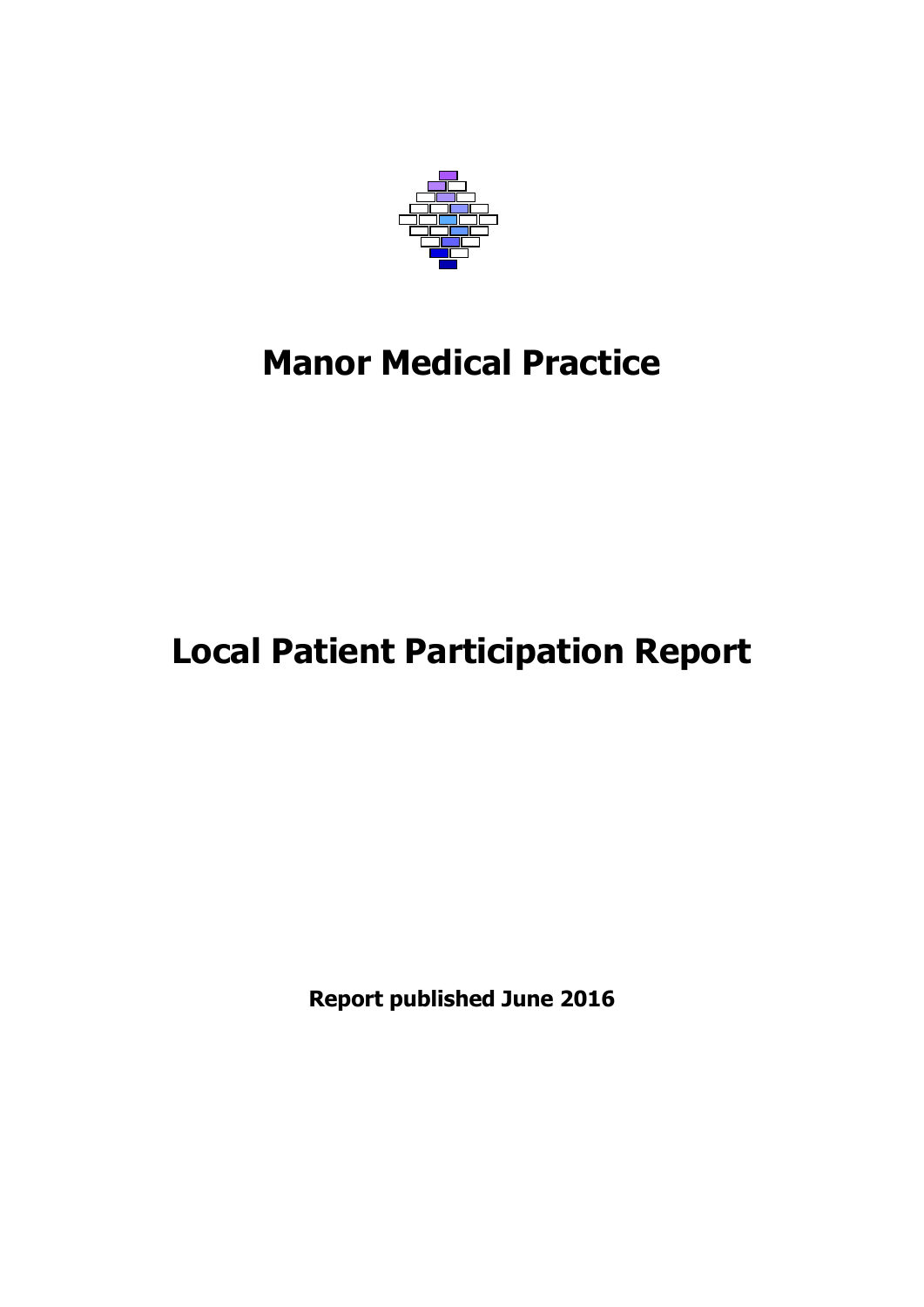### **Contents**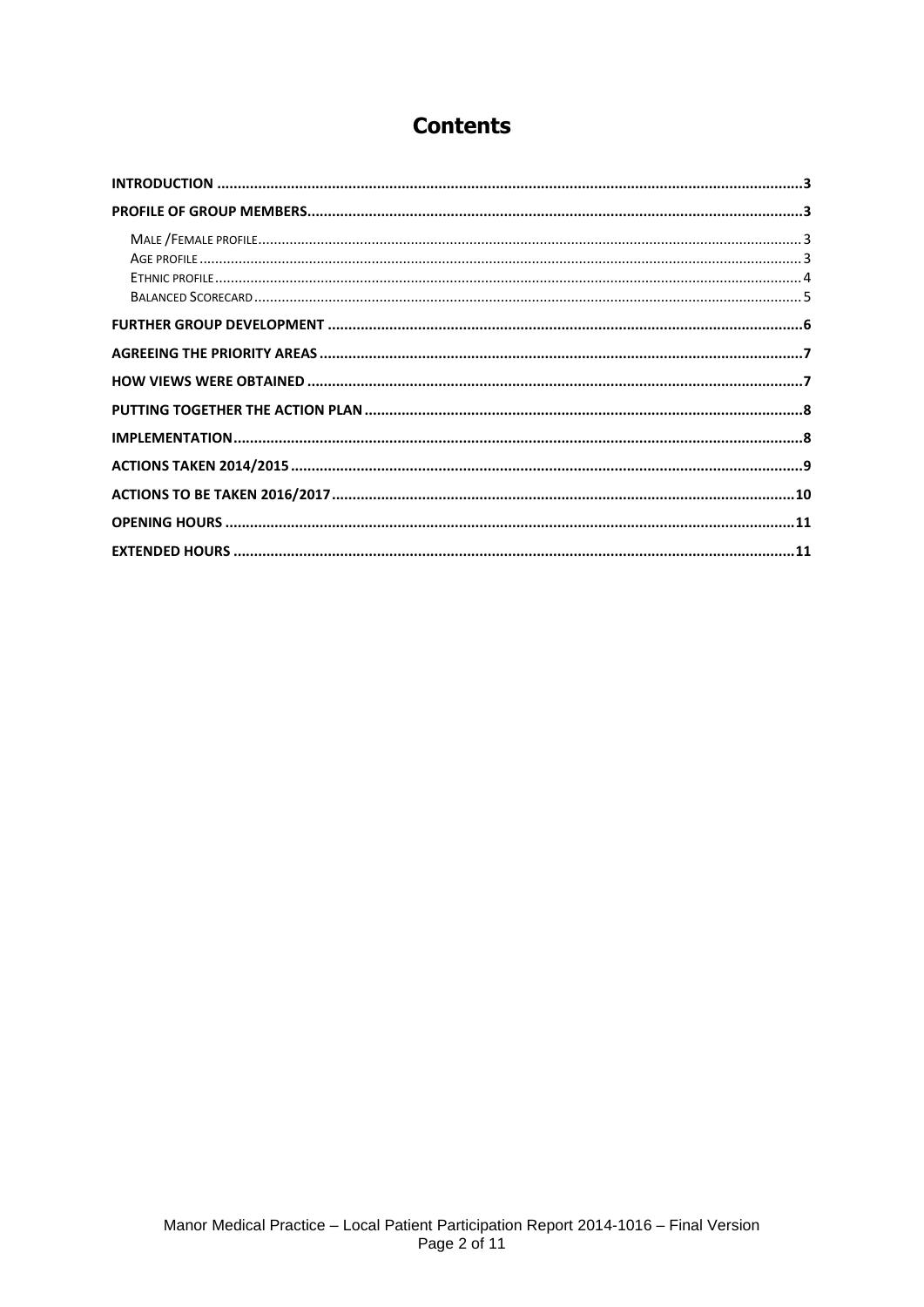### <span id="page-2-0"></span>**Introduction**

Manor Medical Practice is a large and busy practice with around 9000 registered patients. We are based at two sites in Stockport.

When the group was started in March 2011 we made the decision to use a virtual patient participation group (PPG) to increase the number of potential members and widen the membership. We have run patient groups in the past and always faced many difficulties when we tried to arrange group meetings, we have more success using surveys and inviting opinion using online and paper based methods so we plan to continue with a virtual group.

Membership has remained open to all patients since the group was started and we continue to advertise on the website and in the Practice.

We have successfully increased our membership year on year and we now have over 300 members.

The Practice continues to look forward to working with the group for some time to come.

### <span id="page-2-1"></span>**Profile of Group Members**

Manor Medical Practice currently has a list size of around 9,000 patients. Our patient group has 326 members, around 3.6% of the practice population.

We advertise the group in the following ways:-

- Poster Campaign in waiting room and surgeries
- Links on Website and NHS Choices
- Option to join included on new patient registration form

#### <span id="page-2-2"></span>**Male /Female profile**

| Total                | <b>Male</b> | Female |
|----------------------|-------------|--------|
| <b>All Patients</b>  | 50%         | .50%   |
| <b>Patient Group</b> | 43%         | 57%    |
| Attendance           | 46%         | 54%    |

Table 1 – Male/female profile

As can be seen in table 1 above, we have a higher female to male ratio in the patient group than the practice population. There is a correlation with attendance patterns over the twelve months to April 2016 where we had a higher number of females attending for appointments than males.

#### <span id="page-2-3"></span>**Age profile**

| <b>Total</b>         | 16 or under | 17-24 | 25-34 | $35 - 44$ | 45-54 | 55-64 | 65 or over |
|----------------------|-------------|-------|-------|-----------|-------|-------|------------|
| <b>All Patients</b>  | 17%         | 10%   | 13%   | 13%       | 16%   | 13%   | $18\%$     |
| <b>Patient Group</b> | $0\%$       | 6%    | 16%   | 24%       | 19%   | 14%   | 21%        |
| Attendance           | 16%         | 8%    | 13%   | 11%       | 16%   | 14%   | 22%        |

Table 2 – Age profile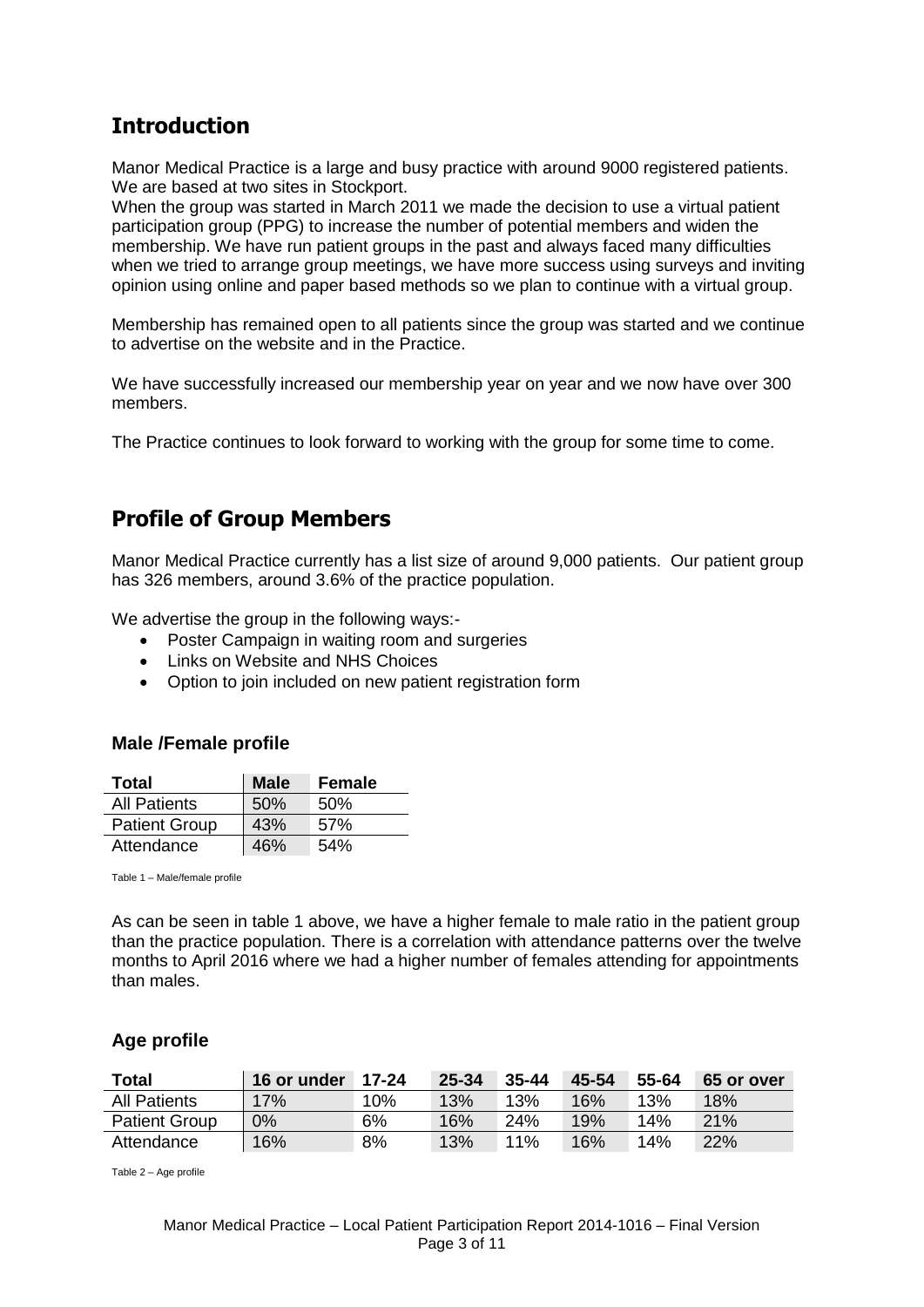The age profile of the group varies from the profile of the Practice propulation most noticeably we are over represented in the 35-44 years age group this has also been noted in previous years.

#### <span id="page-3-0"></span>**Ethnic profile**

|                        | $%$ All         | %     |
|------------------------|-----------------|-------|
| <b>Ethnic category</b> | <b>Patients</b> | Group |
| White / White British  | 92.97           | 81.9  |
| Unknown / not stated   | 4.91            | 12.88 |
| Asian background       | 0.92            | 2.45  |
| African background     | 0.67            | 1.54  |
| <b>Irish</b>           | 0.17            | 0.31  |
| Chinese                | 0.31            | 0.92  |
| Other                  | 0.05            | 0.00  |

Table 3 – Ethnic profile

As can be seen in table 3 above, the ethnicity of the group is broadly representative of the ethnicity of the practice population.

Over 97% of the whole practice population either decline to say or describe themselves as White / White British. This correlates with 95% of the group.

In each of the other backgrounds groups in the practice population we have a greater representation in the group.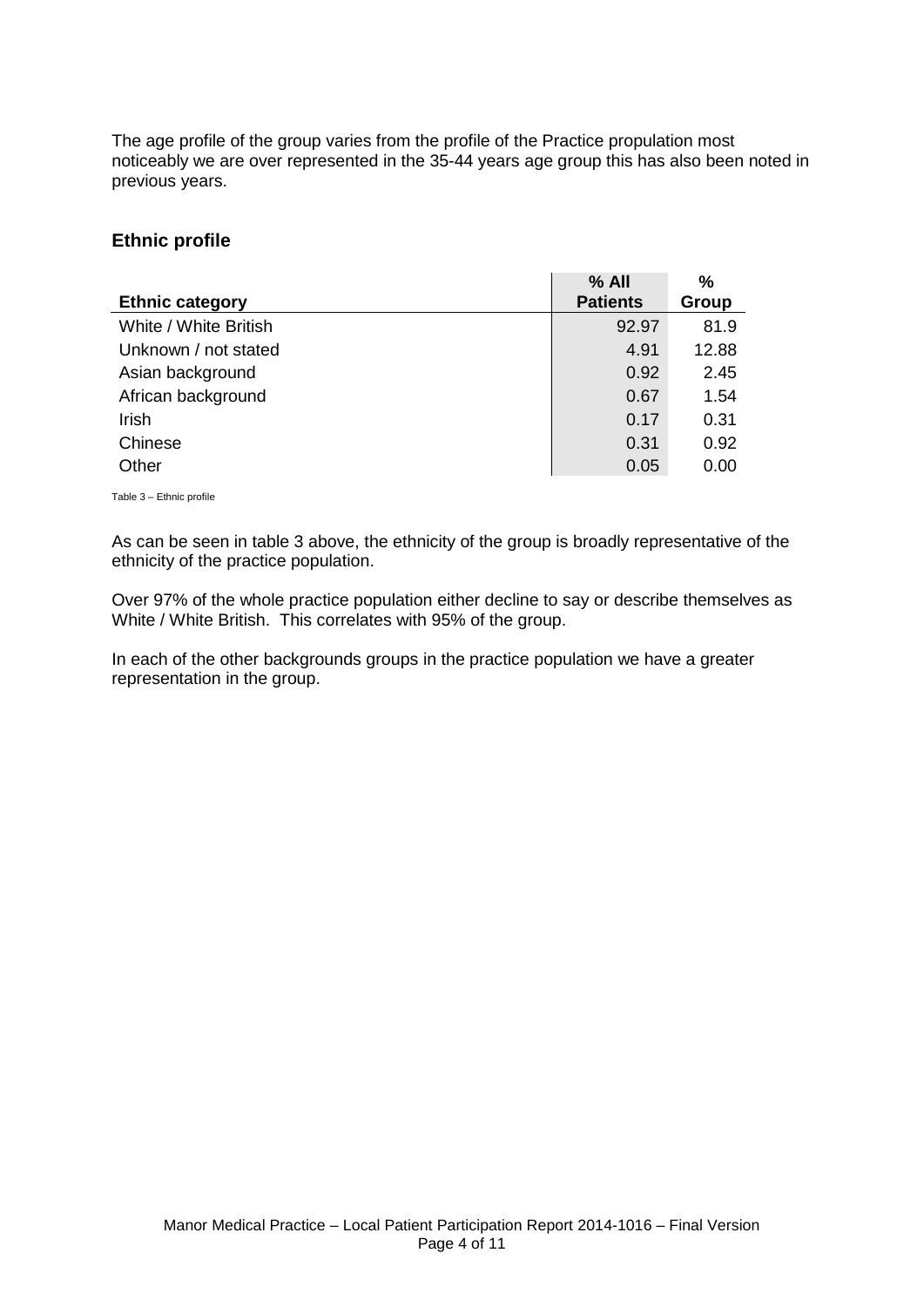### <span id="page-4-0"></span>**Balanced Scorecard**

The scorecard shows the age sex profile of group members compared to the entire patient population. Included below are the scorecards from previous reports for comparison.



**Age / sex profile of group using balanced scorecard bandings – 2014/2016**

We can see the that group profile for males is broadly similar to the profile of male patients in the practice population population. We are disproportionately represented by females in the age group 15-44.



**Age / sex profile of group using balanced scorecard bandings – 2013/2014**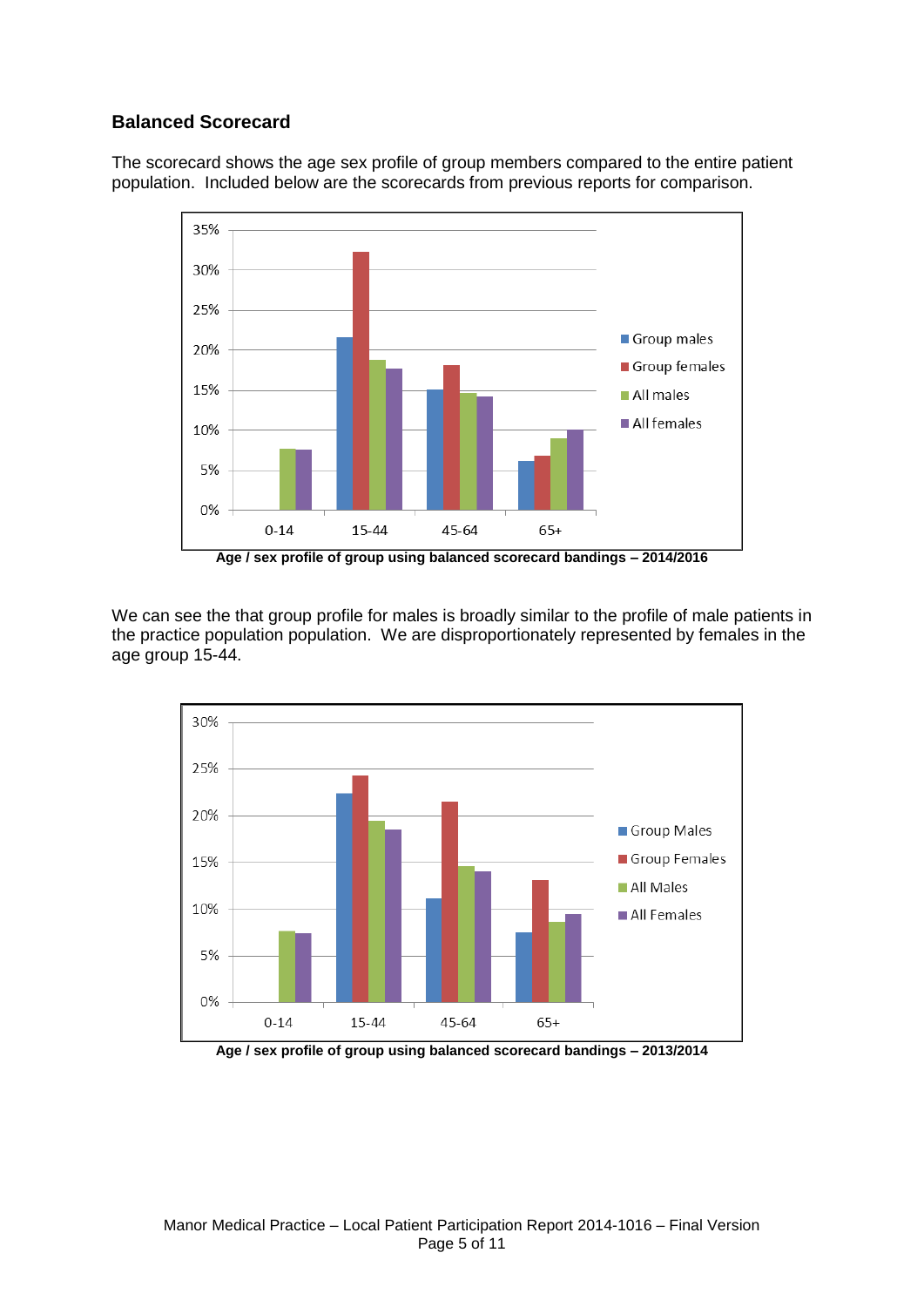

**Age / sex profile of group using balanced scorecard bandings – 2012/2013**



**Age / sex profile of group using balanced scorecard bandings – 2011/2012**

### <span id="page-5-0"></span>**Further Group Development**

We will continue to advertise the group to Patients for the coming year. We will do this by:

- Continuing poster campaign
- Website and NHS Choices
- New Patient registration form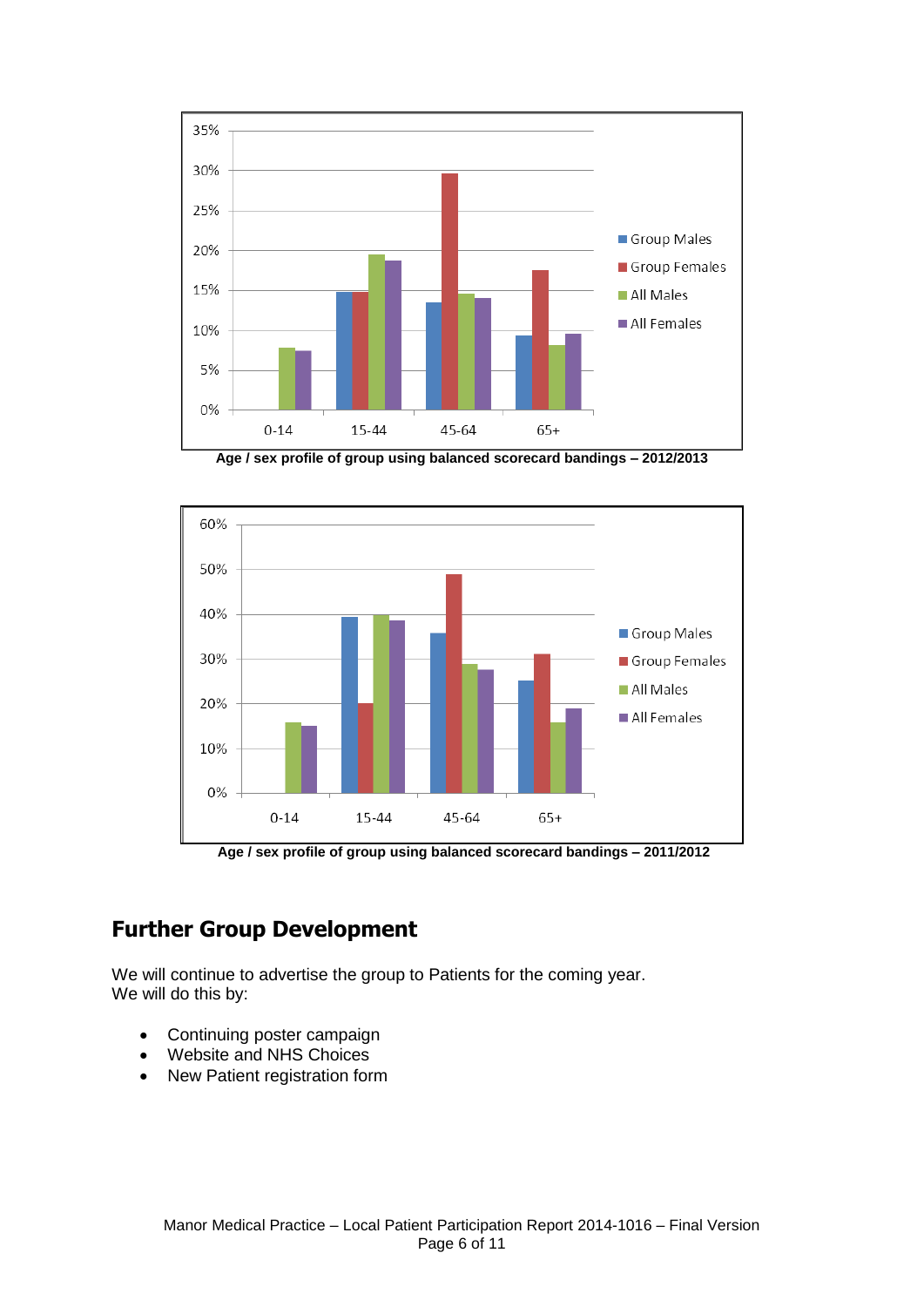## <span id="page-6-0"></span>**Agreeing the priority areas**

A key point in the previous years action plan was to survey patients regarding communication. Additionally the National Independent GP–Patient Survey results in July 2015 – from data collected July-September 2014 and January-March 2015 identified that many patients are not aware of all the services we offer and how to access them.

Given this we decided to produce a quarterly newsletter to help raise awareness of changes and services offered in the Practice and the community.

The first issue of the newsletter was published in June 2015 and had an accompanying survey with questions based on gaining further insight into our communication issues.

The newsletter and survey were circulated to the patient participation group and was also made available to any patient attending the practice. The results of the survey are below.



*92% of respondents think a newsletter is a good idea 85% prefer email or online communication 69% use our website for information and/or to book online appointments 23% of respondents use the NHS Choices website.* 

We consequently decided to survey patients on the preferred contents of the newsletter and also to continue to use online surveys inconjuction with paper based copies for patients attending the practice.

### <span id="page-6-1"></span>**How views were obtained**

The resulting survey was circulated with the November 2015 issue newsletter which was sent to all PPG group members and was also made available in the waiting room at both sites to any patient attending the Practice.

We also took note of comments on the friends and family submissions relating specifically to communication.



*93% of respondents want the practice to continue with the newsletter 77% of respondents are aware of the nurse triage service 55% of respondents are aware of the travel vaccination service 45% of respondents are aware of ordering repeat prescriptions online 70% of respondents look at the website for information 77% of respondents want more information in the practice leaflet*

Suggestions included:-

"Use a noticeboard in the waiting room to advertise our services and newsletters etc"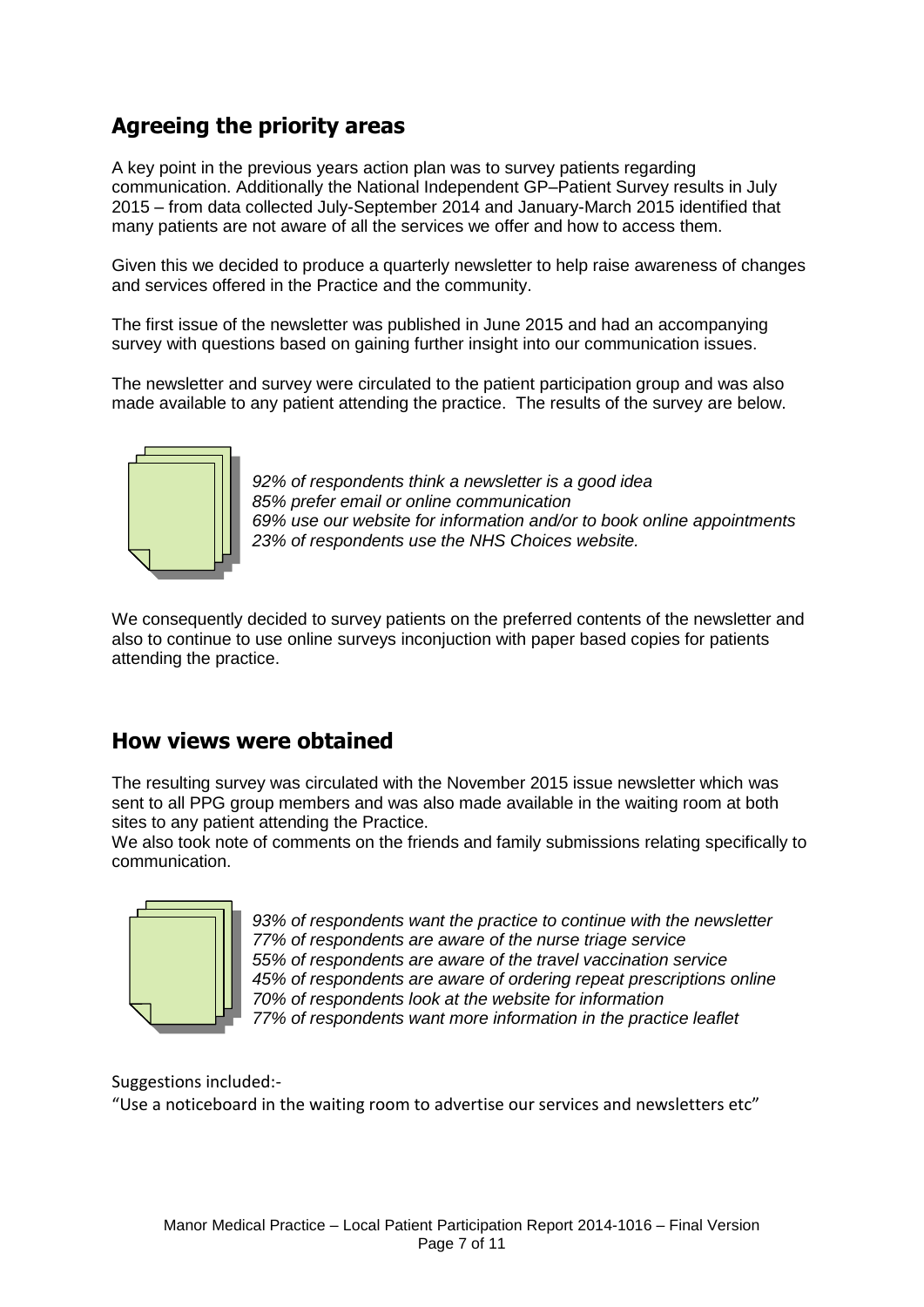## <span id="page-7-0"></span>**Putting together the action plan**

The survey results were compiled and then discussed by staff at the Practice. Several action points were suggested as ways to address the issues raised.

The following action plan was put together:



| <b>Action</b>                                                                        | How it will be implemented                                                                                                                                                                                                            |
|--------------------------------------------------------------------------------------|---------------------------------------------------------------------------------------------------------------------------------------------------------------------------------------------------------------------------------------|
| Continue to publish the<br>newsletter                                                | We will continue to publish the quarterly newsletter<br>and improve content by making it more specific to our<br>patient groups.<br>We will invite the group and all patients to put forward<br>suggestions for content and articles. |
| Increase awareness of the<br>travel vaccination service                              | Put an article in the newsletter detailing what we offer<br>and how to access the service                                                                                                                                             |
| Increase awareness of the<br>availability of ordering<br>repeat prescriptions online | Put an article in the newsletter detailing what we offer<br>as online services.<br>Improve visibility of information posters in the waiting<br>areas.                                                                                 |
| Improve the practice leaflet                                                         | We will update and improve the content of the practice<br>leaflet.<br>This will be circulated to the group for approval before<br>general release.                                                                                    |

 $\overline{1}$ 

### <span id="page-7-1"></span>**Implementation**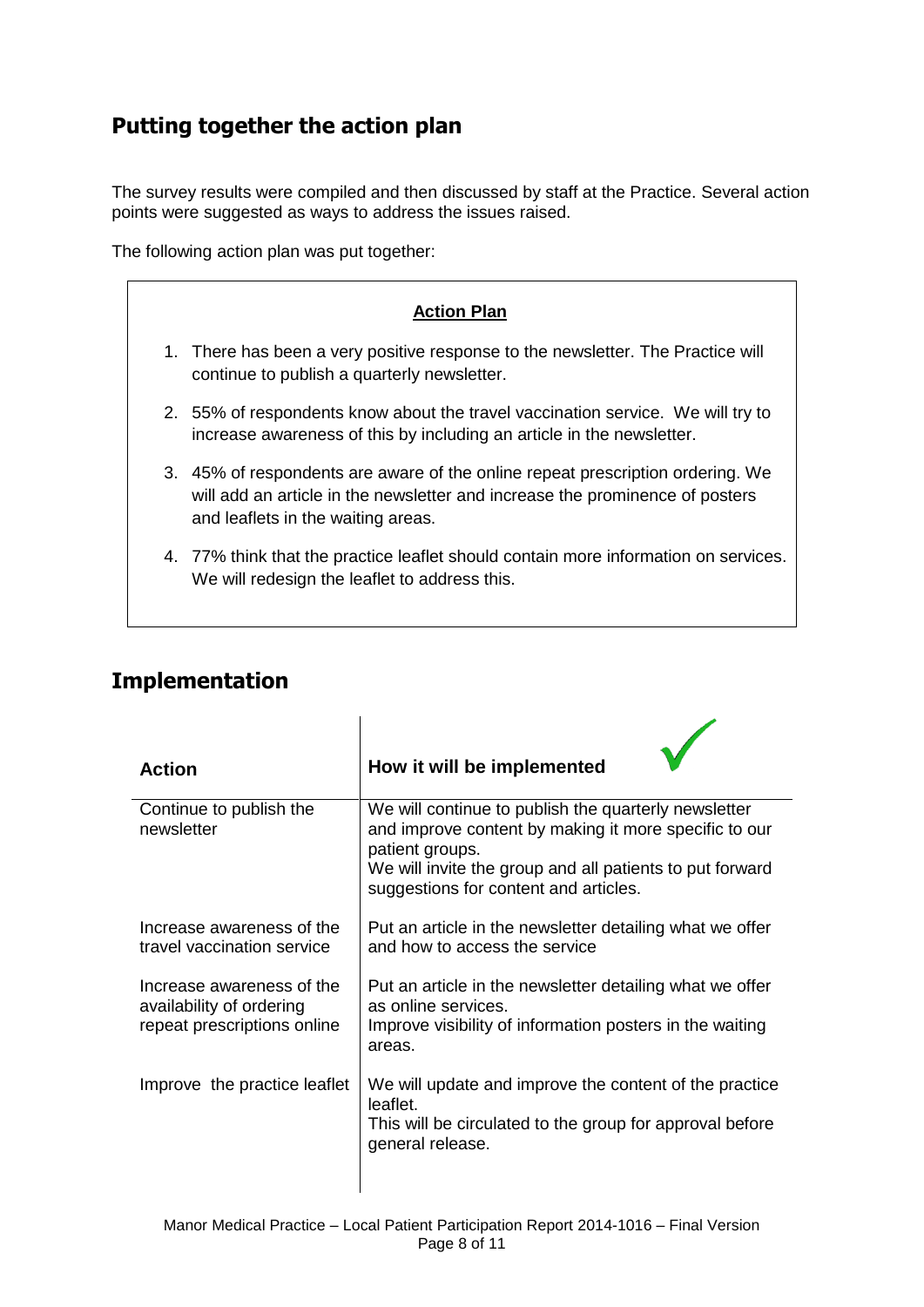### <span id="page-8-0"></span>**Actions taken 2014/2015**



#### **Communication Changes**

The Practice initiated a quarterly newsletter which has been very well received and we continue to use it to advertise our services and increase awareness of the Practice and local services on offer to patients.

#### **Information leaflet on appointments & Education leaflet on prescriptions**

These leaflets are now available to all patients in the waiting areas and also via the website. The content was revised following survey comments and approved by the group.

#### **Appointments**

We have altered when appointments open up to increase the number available within a fairly short time span (< 5 days). However, with the sudden death of our senior partner Dr Owen in November 2015 we are using more locum GPs and the appointment blocking / availability is more difficult the predict so we may not feel the benefit of these changes until we have successfully recruited a permanent replacement GP.

#### **New Noticeboard**

We have installed a community PPG noticeboard at the Hillgate site and encourage all patients to use it. It is intended to be a forum for advertising all local health and wellbeing services which could be of interest to our patients.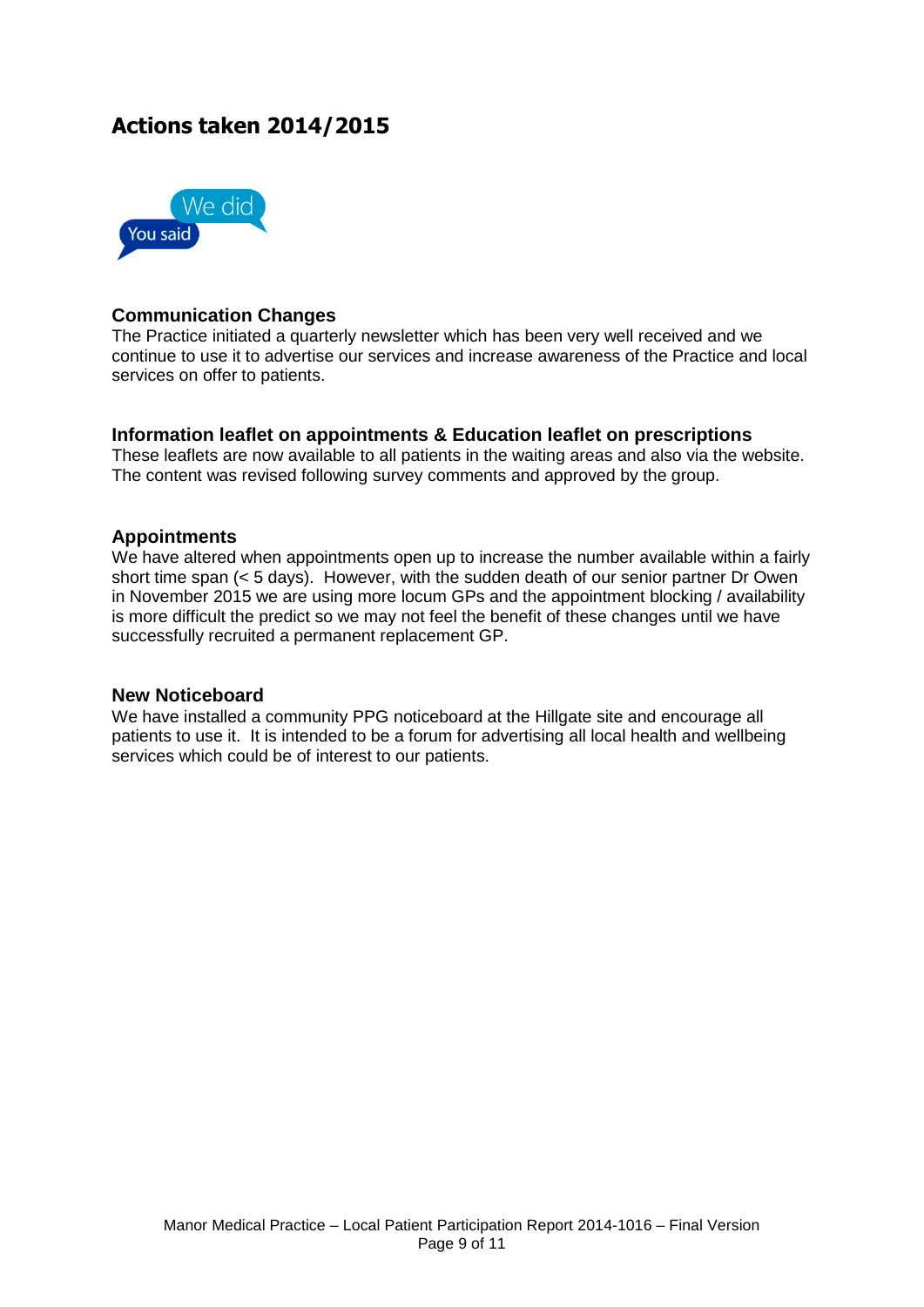### <span id="page-9-0"></span>**Actions to be taken 2016/2017**

#### **Newsletter**

Continue to publish and circulate the newsletter Give PPG members an opportunity to contribute articles

#### **Increase awareness of travel vaccination service**

Put an article in the newsletter to inform patients of the service Improve accessibility on the website to information re the service

#### **Increase awareness of online prescription ordering**

Put an article in the newsletter to inform patients of the service Improve visibility of posters and information leaflets Improve visibility on website

#### **Improve the practice leaflet**

Revise the content of the leaflet Circulate to the group for approval Publish to general practice population Make available on website

#### **Revisit actions 2014**

Look back at the outstanding actions from 2014 and see if further progress can be made.